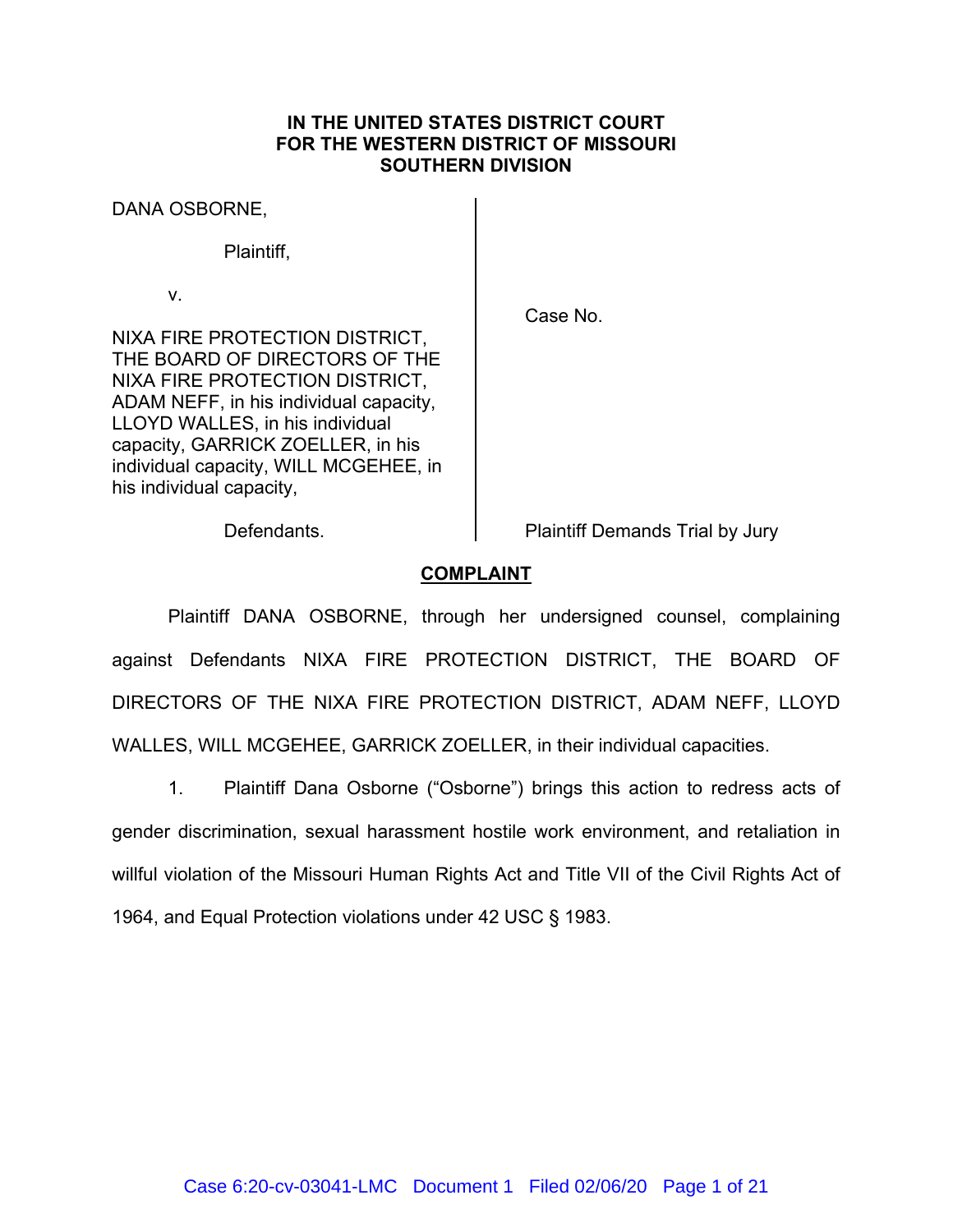### **Jurisdiction and Venue**

2. Plaintiff is a female, individual who resides in Nixa, Christian County, Missouri.

3. Defendant Nixa Fire Protection District is a public employer operating within the Counties of Christian and Stone in Missouri.

4. This Court has jurisdiction pursuant to 28 U.S.C. § 1331, 42 U.S.C. § 1983 and 28 U.S.C. § 1343. This Court has supplemental jurisdiction over state law claims pursuant to 28 U.S.C. § 1367.

5. Venue is proper in this judicial district under 28 U.S.C. §1391(b) and (c) because Plaintiff and all Defendants either reside in this district or have their principal place of business in this district, and all events giving rise to Plaintiff's claims occurred within this district.

## **Parties**

6. Plaintiff Osborne has been employed with Nixa Fire Department since 2017.

7. Defendant Nixa Fire Protection District is governed by a five-member board, elected by the constituents of the District, for the purpose of providing protection to the property within the District, and on its behalf.

8. Defendant Board of Directors of the Nixa Fire Protection District has the powers, authority, and privileges as outlined by RSMO Chapter 321. The Board through State Statute, Ordinances, Resolutions, Policy, Procedure, Programs, and basic employment practices governs the operation of the District.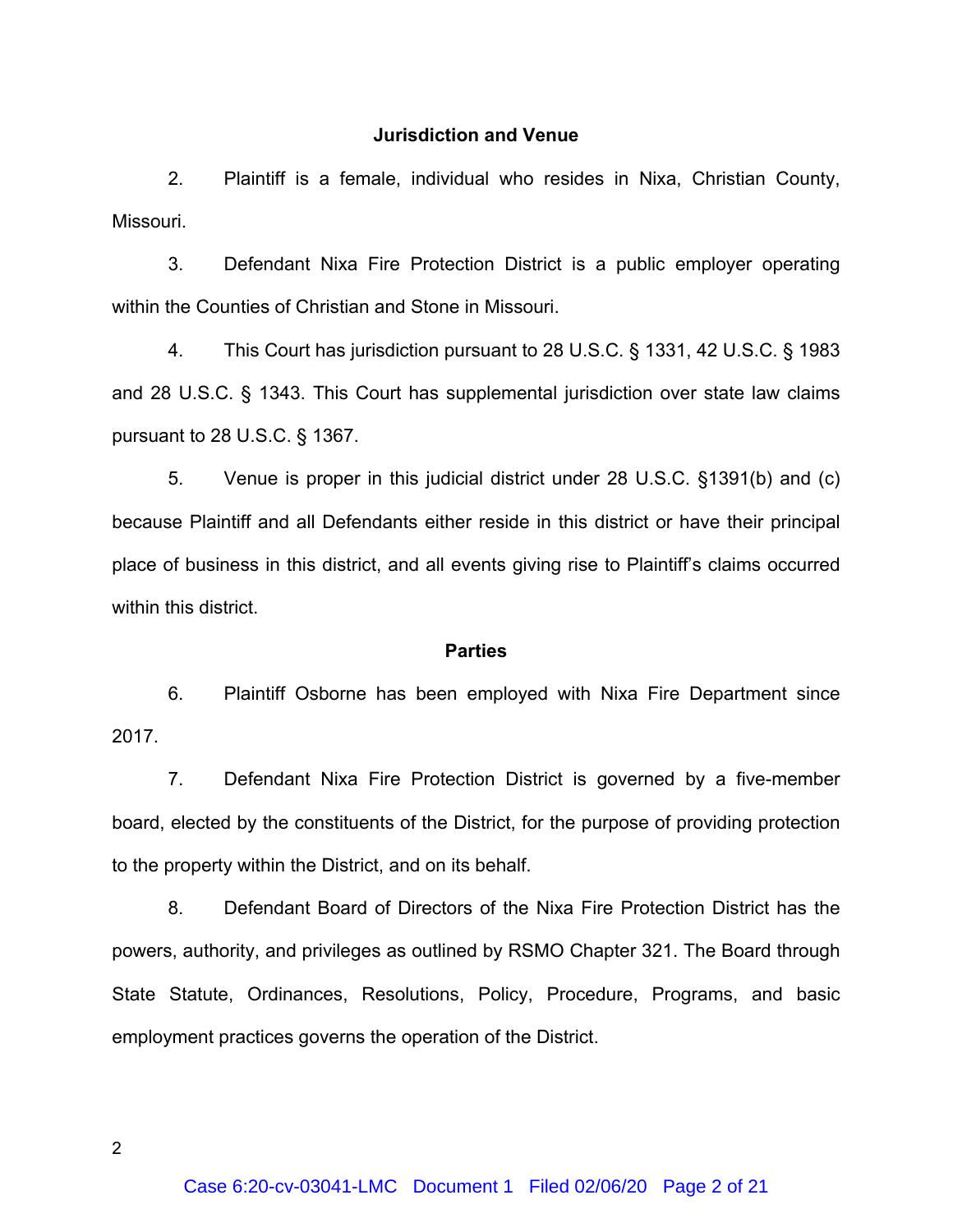9. Defendant WILL MCGEHEE ("McGehee") is a Firefighter with Nixa Fire Protection District.

10. Defendant McGehee was hired a few months prior to Plaintiff Osborne.

11. At all relevant times, Defendant GARRICK ZOELLER ("Zoeller") served as a Captain at Nixa Fire Protection District.

12. At all relevant times, Defendant LLOYD WALLES ("Walles") served as a Chief at Nixa Fire Protection District.

13. At all relevant times, Defendant ADAM NEFF ("Neff") served as an Assistant Chief at Nixa Fire Protection Distric.

14. Defendants Zoeller, McGehee, Neff, and Walles directly oversaw or were actively involved in the discriminatory conduct alleged herein.

15. Defendants Zoeller, McGehee, Neff, and Walles acted under color of law.

# **Administrative Proceedings**

16. Plaintiff filed a timely Charge of Discrimination with the Missouri Commission on Human Rights and the Equal Employment Opportunity Commission alleging that the Defendants engaged in discriminatory, harassing, and/or retaliatory actions that are being raised in this lawsuit or, alternatively, all conduct alleged herein would have arisen from the investigation of such Charge.

17. On November 8, 2019, the Missouri Commission on Human Rights issued its Notice of Right to Sue.

18. On November 18, 2019, the Equal Employment Opportunity Commission issued its Notice of Right to Sue.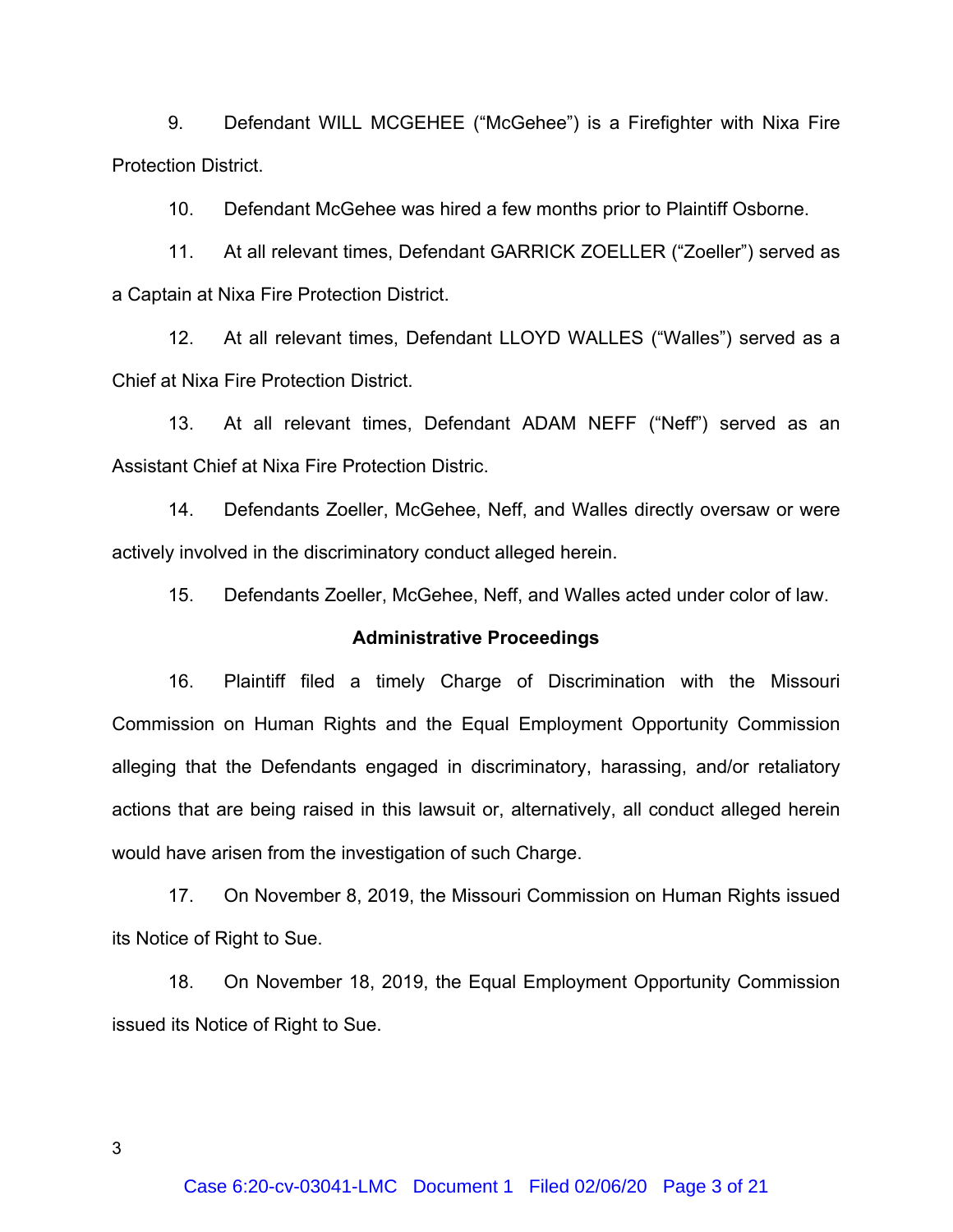19. Plaintiff's claims are filed within 90 days of her receipt of her Notice of Right to Sue.

20. Plaintiff has fulfilled all conditions precedent to the bringing of this claim and has duly exhausted all administrative procedures prior to instituting this lawsuit in accordance with the law.

## **Facts Upon Which All Claims Are Based**

21. Plaintiff Osborne was hired by the Nixa Fire Protection District on August 22, 2017 as a firefighter.

22. Firefighter Osborne was the first career female firefighter employed by Respondent.

23. Male firefighters would walk around the station in their boxer shorts.

24. In November 2017, McGehee, would hide parts of Osborne's uniform and make Firefighter Osborne run "gear drills" even though gear drills were historically only run by senior officers such as Battalion Chief, Captain or Lieutenant.

25. From August 2017 through April 2018, Firefighter Osborne was intensely critiqued whereas male firefighters were not critiqued on the same basis.

26. In March 2018, Captain Smith made an inappropriate and unwelcomed comment about the appearance of Firefighter Osbornes buttocks.

27. In April 2018, Osborne complained to Lieutenant Leach about the harassment and discrimination she was experiencing.

28. In June 2018, Lieutenant Loula complained to Firefighter Osborne that she was getting babied.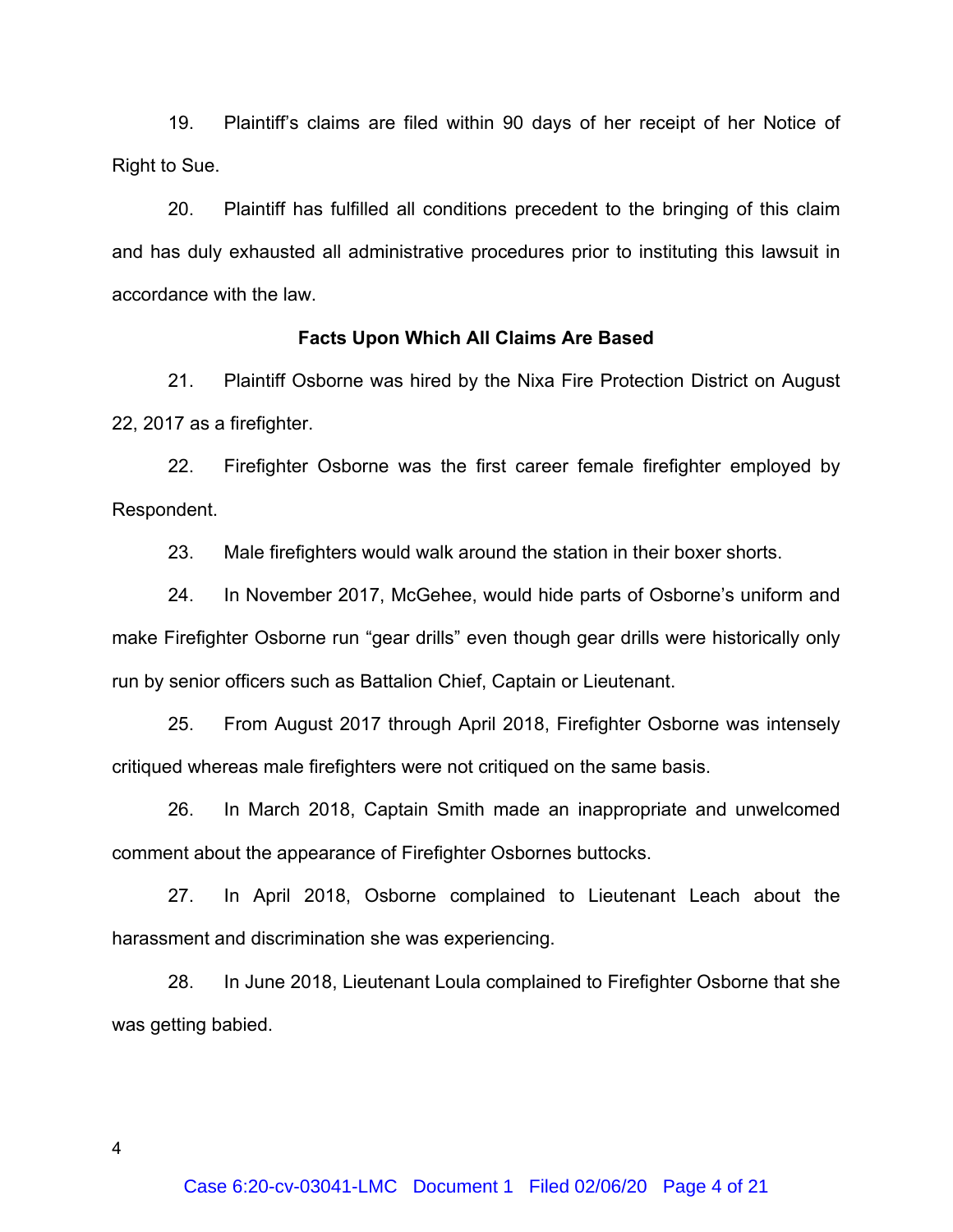29. In July 2018 and August 2018, on multiple occasions Captain Zoeller was looking at pornographic images at the fire station in the presence of Firefighter Osborne.

30. In August 2018, Firefighter Osborne complained to Battalion Chief Morris that she was being harassed and held to a double standard due to her gender, and that Captain Zoeller was searching for reasons to write her up.

31. On August 8, 2018, Captain Zoeller showed pictures of female's bare backsides around the station.

32. In August 2018, McGehee commented to Firefighter Osborne that she was receiving special treatment.

33. On August 17, 2018, Captain Zoeller sent Plaintiff a picture of an erect penis with an apple watch on it, with the caption "selling my apple watch…lemme know if your (sic) interested."

34. From September 2018 to present day, Firefighter Osborne has been ostracized by fellow firefighters.

35. On September 7, 2018 Firefighter Osborne received a sexually inappropriate group text from firefighter Kevin Grizzle including a meme of Bill Clinton and Monica Lewinsky "Believe in something. Even if it means swallowing everything." "Nike" "Just do it."

36. On September 13, 2018, Captain Zoeller made a comment to Osborne, stating "This is the exact opposite of making my dick soft." He also whistled at Osborne, like a dog, to get her attention.

 $5<sub>5</sub>$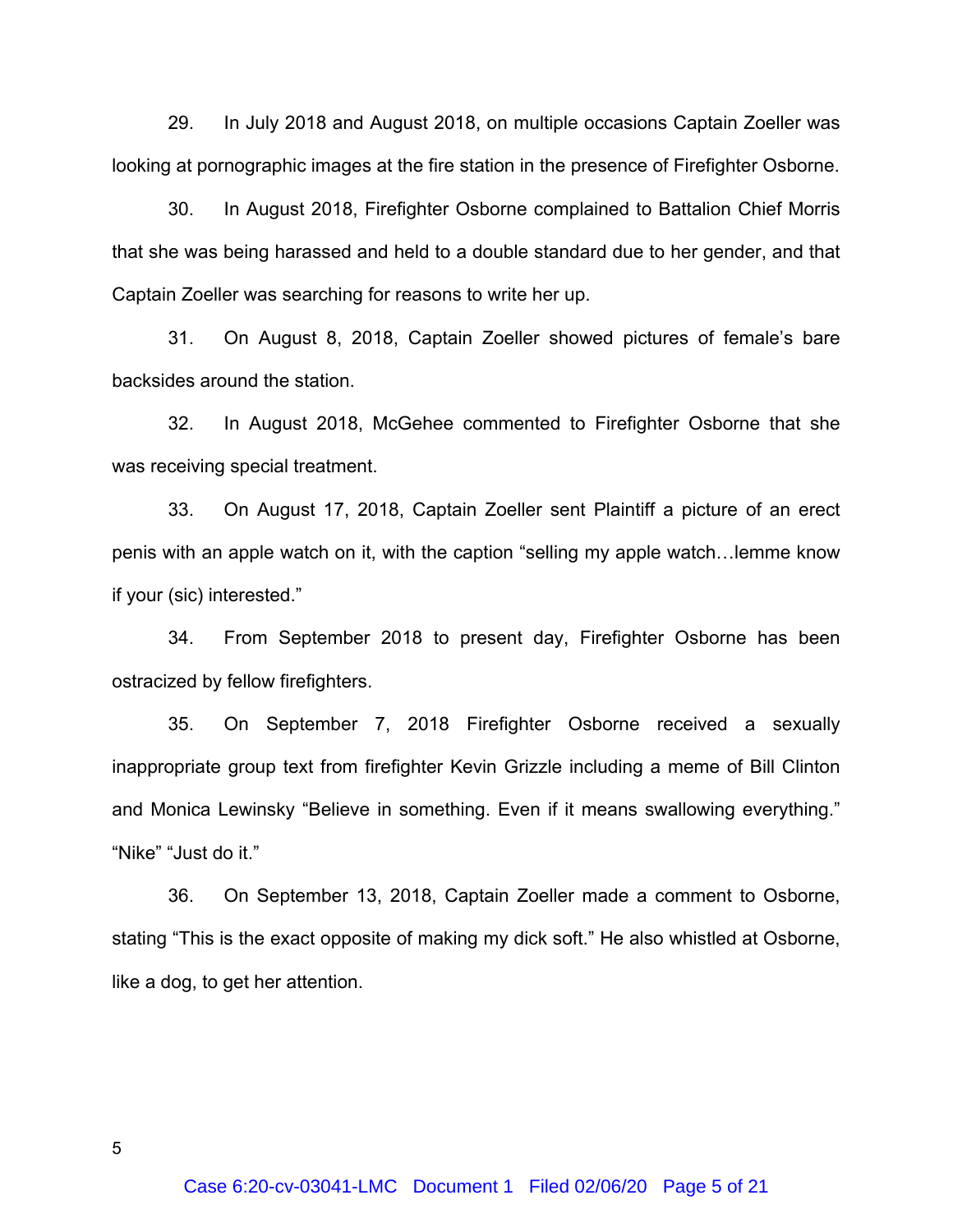37. On September 16, 2018, Captain Zoeller sent a group text to member of the fire department with a picture of Osbornes backside saying "Dana loves double under."

38. On September 17, 2018, Osborne stated to Captain Zoeller to stop other firefighters from spreading rumors regarding her personal life. Spreading rumors is a policy violation; however, Captain Zoeller took no action to prevent the rumors. At shift change, Captain Zoeller and another male employee had a sexually explicit conversation talking about, "plowing the shit out of her."

39. Plaintiff had recurring nightmares that she would be in a dangerous fire situation with her co-workers and they would not help her.

40. On October 16, 2018, Lieutenant Leach discussed sexual encounters with his wife in Osborne's presence, stating that he hit his wife in the face with his penis and that he went to the shower and ejaculated when she would not have sex with him.

41. Senior firefighters would take rookie firefighters to strip clubs.

42. On October 19, 2018, Osborne complained to Assistant Chief Neff about the discrimination and harassment she had been experiencing at the fire station.

43. On October 27, 2018, Captain Zoeller made numerous sexual comments to Plaintiff, including, "just because I like pussy doesn't mean I want to work in a strip club."

44. Captain Zoeller also made several comments to Plaintiff and others while watching pornographic images and videos at the fire station, including, "Its ok to suck on a wiener, but I think they're doing something else."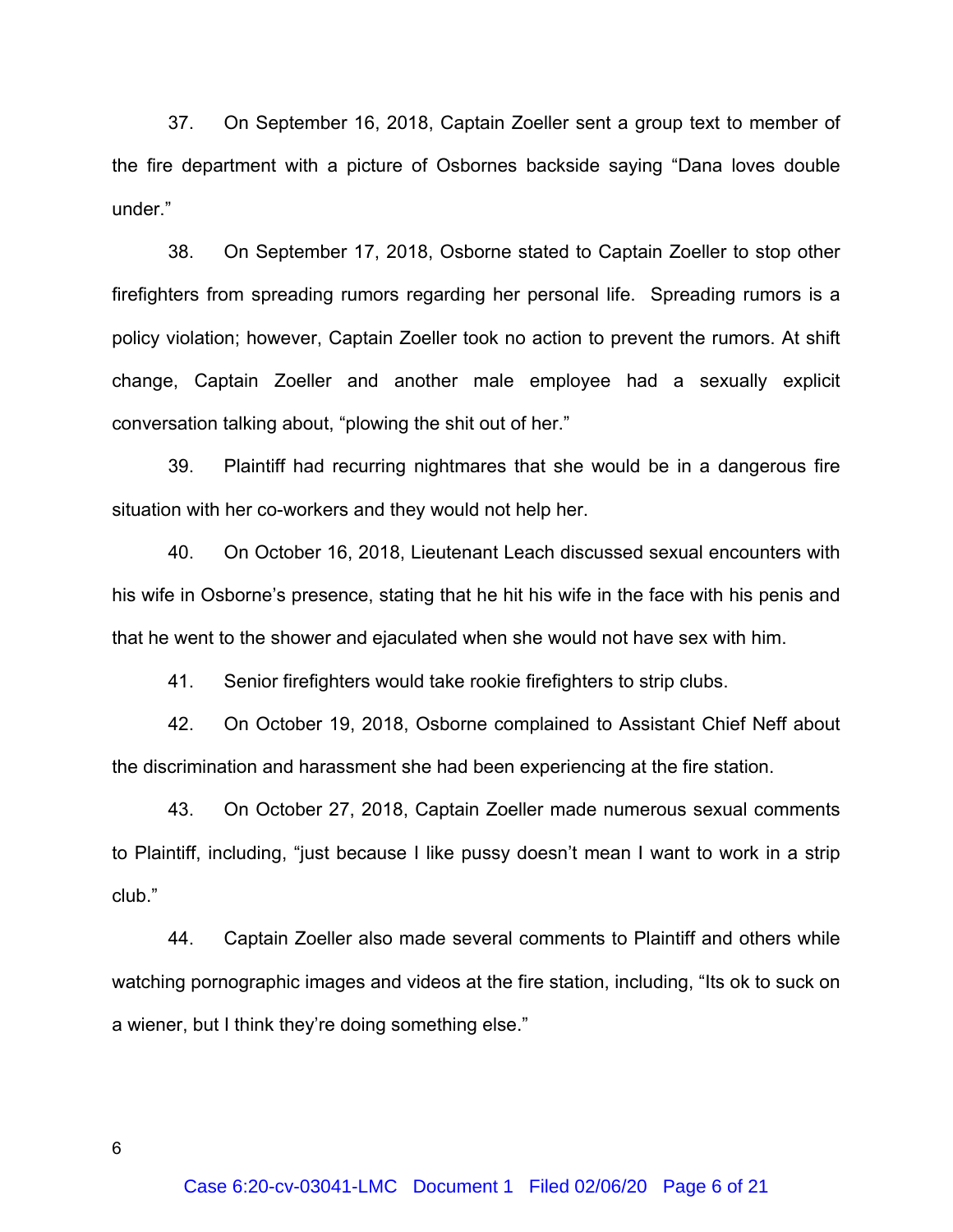45. Captain Zoeller showed Plaintiff a meme on his phone that was a picture of a vagina with the anus labeled as clitoris.

46. Captain Zoeller told the joke, "A guy was going to a new attractive doctor. The doctor said to the patient, let's see what's going on so we can get a closer look and check it out. Patient replied, my wife thinks my penis tastes funny."

47. Firefighter Grizzle and Firefighter Kennedy were looking at female muscle builder pornography and Grizzle made the statement, "She'd pinch your dick off. It'd be like slamming a brick wall!"

48. Captain Zoeller exclaimed, "Oh, suck me off with a breast pump!" when he dropped his ear plugs.

49. Captain Zoeller made the statement, "my nuts are stuck to the side of my leg."

50. On or about October 23, 2018, Osborne filed a written complaint against Captain Zoeller regarding the harassment and discrimination that she was experiencing.

51. In November 2018, Captain Zoeller denied Osborne training.

52. In December 2018, Captain Zoeller made numerous sexual comments and watched pornographic images and videos in Osborne's presence, including showing Plaintiff a blood donation meme that said, "That blood you donated could be in someone's boner right now."

53. On December 9, 2018, Captain Zoeller made the comment, "my dick is harder than your \$15/hr minimum wage job."

54. On December 21, 2018, Captain Zoeller denied Osborne training.

Case 6:20-cv-03041-LMC Document 1 Filed 02/06/20 Page 7 of 21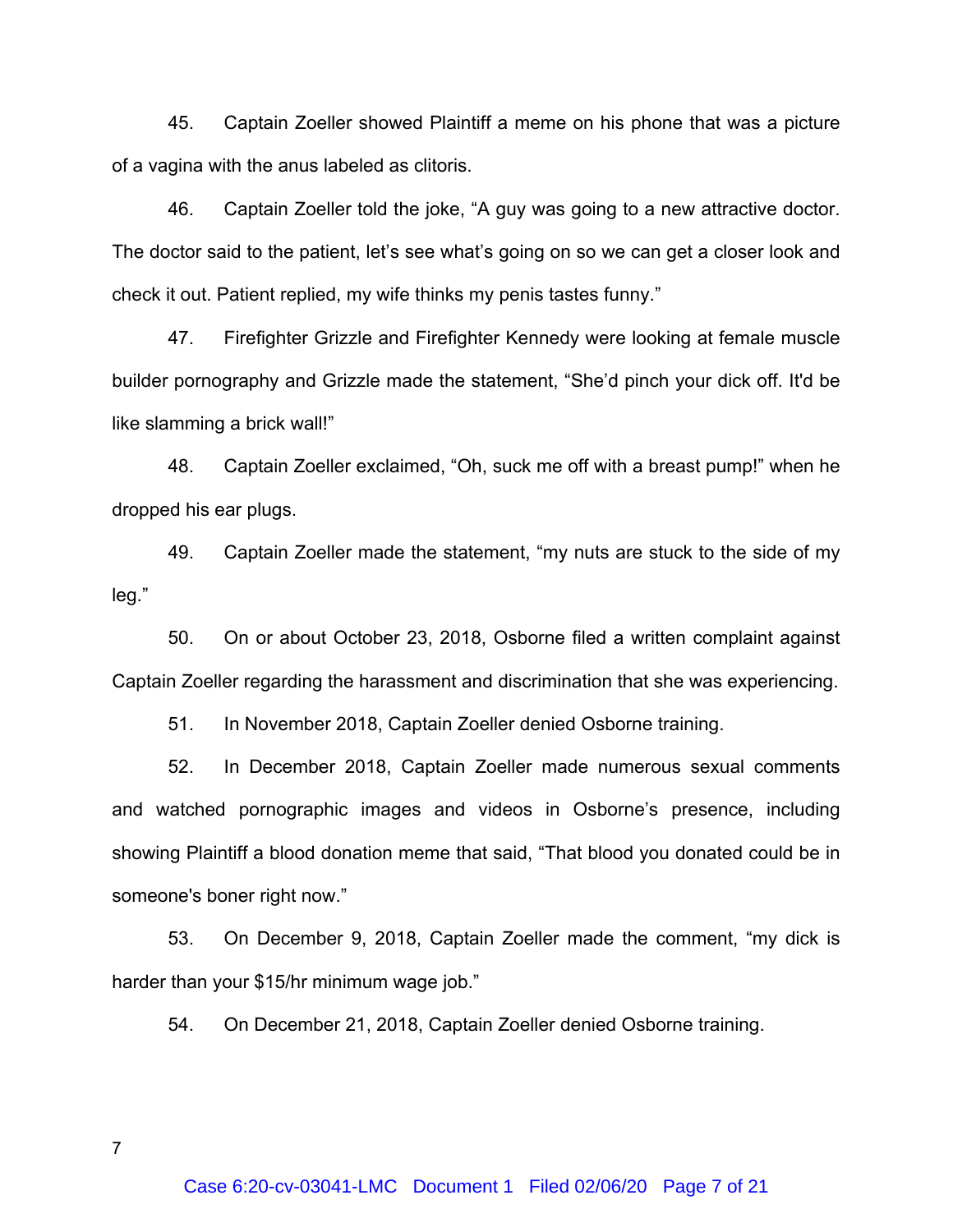55. On December 27, 2018, Captain Zoeller falsely wrote Osborne up for dishonesty in making a complain and not being prepared for duty. The Union Representation agreed that the write up was inappropriate. Captain Zoeller then withdrew the write up and no further action was taken.

56. In January 2019, Captain Zoeller made sexually explicit comments at dinner.

57. On multiple occasions, fire station members of Nixa Fire Department would use Osbornes female bathroom and make a mess and fail to flush the toilet.

58. The fire station failed to provide Osborne with proper fitting equipment

59. On February 25, 2019, Osborne was notified that she would be transferred to station 5, commonly known as the "isolation station" due to its extremely low call volume and minimal staffing.

60. On March 6, 2019, Assistant Chief Walles confronted Osborne about a letter from her attorney notifying her employer to preserve information related to potential claims. Battalion Chief Donham was present.

61. On multiple occasions, including March and April 2019, Osborne was denied training necessary for her job by Battalion Chief Donham and Captain Zoeller. Without the training courses, she would be ineligible for promotion.

62. On numerous occasions Captain Zoeller called Osborne a "dumb blonde" or made fun of her, calling her dumb or stupid.

63. On April 17, 2019, Captain Zoeller walked by Osborne talking to a Nixa police officer and said, "what are you running your mouth about now?"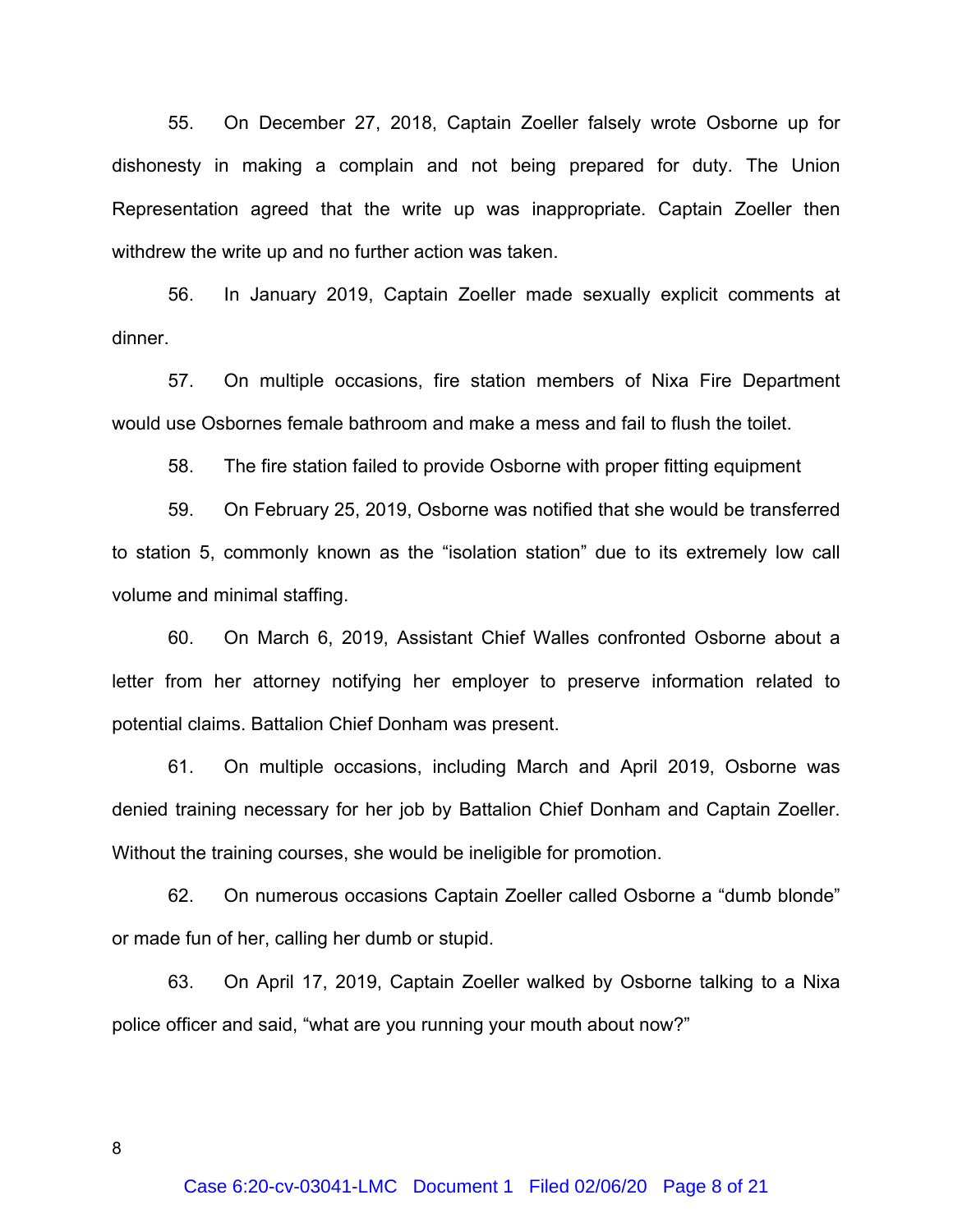64. Osborne was required to find a fire fighter to cover her shift in order to attend class I training, whereas male officers were not required to do so.

65. In April 2019, Defendants denied Osborne's request for female appropriate fitness equipment.

66. On April 30, 2019, another firefighter showed Osborne an inappropriate image of a woman's breasts.

67. On May 23, 2019, Osborne complained to Lieutenant Lovell about the way the other firefighters were treating her. Lieutenant Lovell told her it was harmless.

68. Osborne was required to attend less comprehensive training than her male counterparts and male firefighters that did not have as much seniority as Osborne were trained on more advanced duties prior to Osborne.

69. Osborne continued to be ostracized by the other firefighters and officers.

70. On June 13, 2019, Osborne was waiting behind Firefighter Grizzle for creamer for her coffee. Firefighter Grizzle poured creamer into his cup and then poured the rest on the floor to prevent Osborne from having any.

71. The Nixa Fire Department has refused to remove a sticker touting "Brotherhood" on the ladder truck.

72. In August 2019, Lieutenant Lovell and Deputy Chief Walles denied Osborne's request for training.

73. Because of Osborne's denial of training and other duties, Osborne has lost out on advancement opportunities and overtime.

74. On August 15, 2019, Bureau Chief Donham and Lieutenant Lovell attempted to write Osborne up for arriving to work at 7:01am. Osborne informed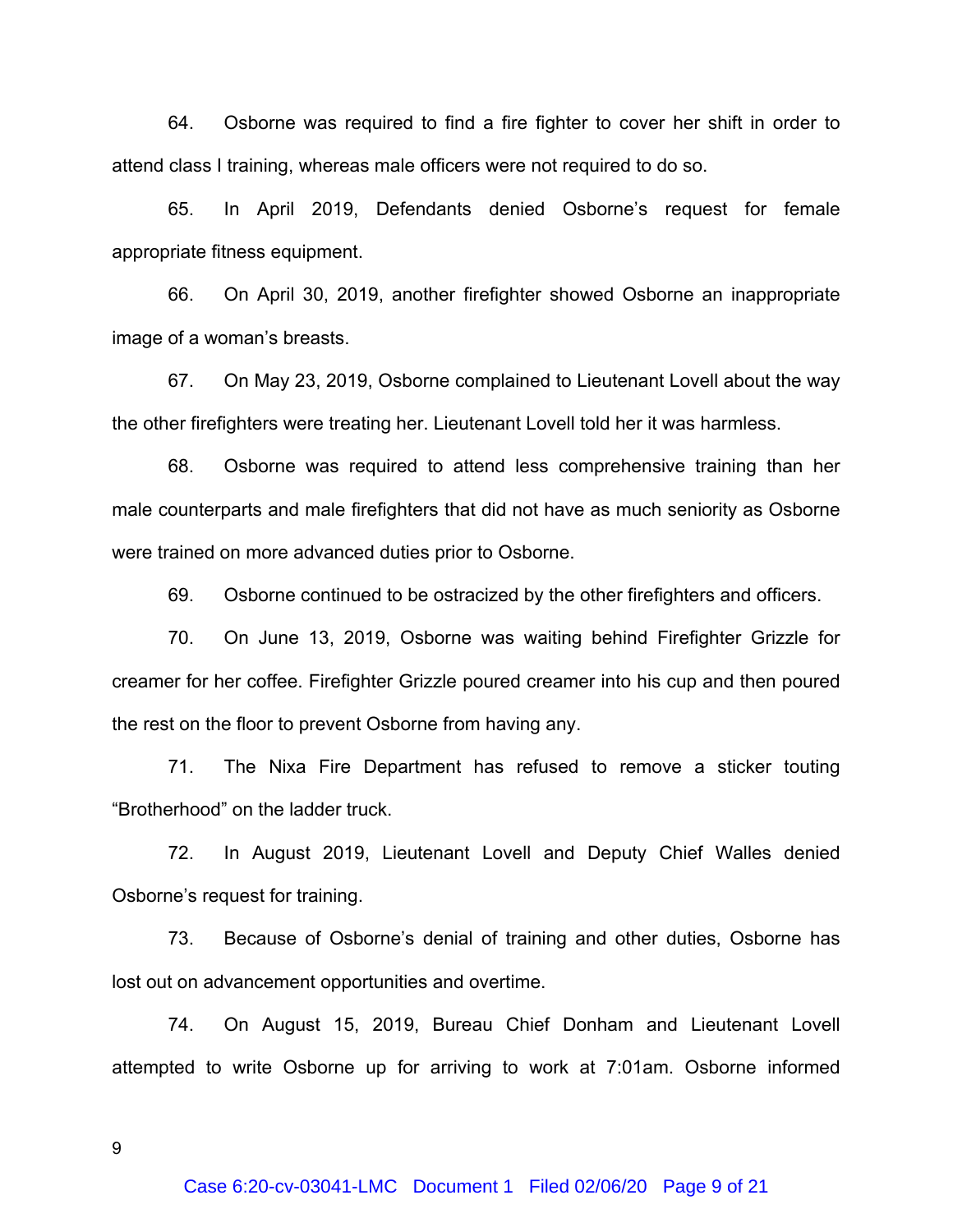Lieutenant Lovell that she had proof that she arrived at 7:00am, and Lovell said that they would let it go this time.

75. On September 8, 2019, and September 20, 2019, Osborne was denied training.

76. On September 23, 2019, Firefighter McGehee referred to Osborne as, "the girl."

77. On December 13, 2019, Lieutenant Lovell told Plaintiff she had "mom brain."

78. On December 29, 2019, Firefighter Grizzle made an inappropriate joke to Lieutenant Lovell, stating that he should "go home, beat the shit out of your wife and have her make you a sandwich."

79. Defendants' conduct is ongoing.

# **COUNT I**

#### **(Title VII – Gender Discrimination)**

80. Plaintiff restates and realleges by reference paragraphs 1 through 79 above as though fully set forth herein against the Nixa Fire Protection District and the Board of Directors of the Nixa Fire Protection District.

81. The actions of Defendants as perpetrated by its agents and as described and complained of above, are unlawful employment practices in that they likely have the effect of discriminating against, depriving and tending to deprive equal employment to, and otherwise adversely affecting Plaintiff because of her sex, in violation of Title VII of the Civil Rights Act of 1964 as amended, 42 U.S.C. § 2000e, *et seq*. 82. Defendants have engaged in a policy, pattern, and practice of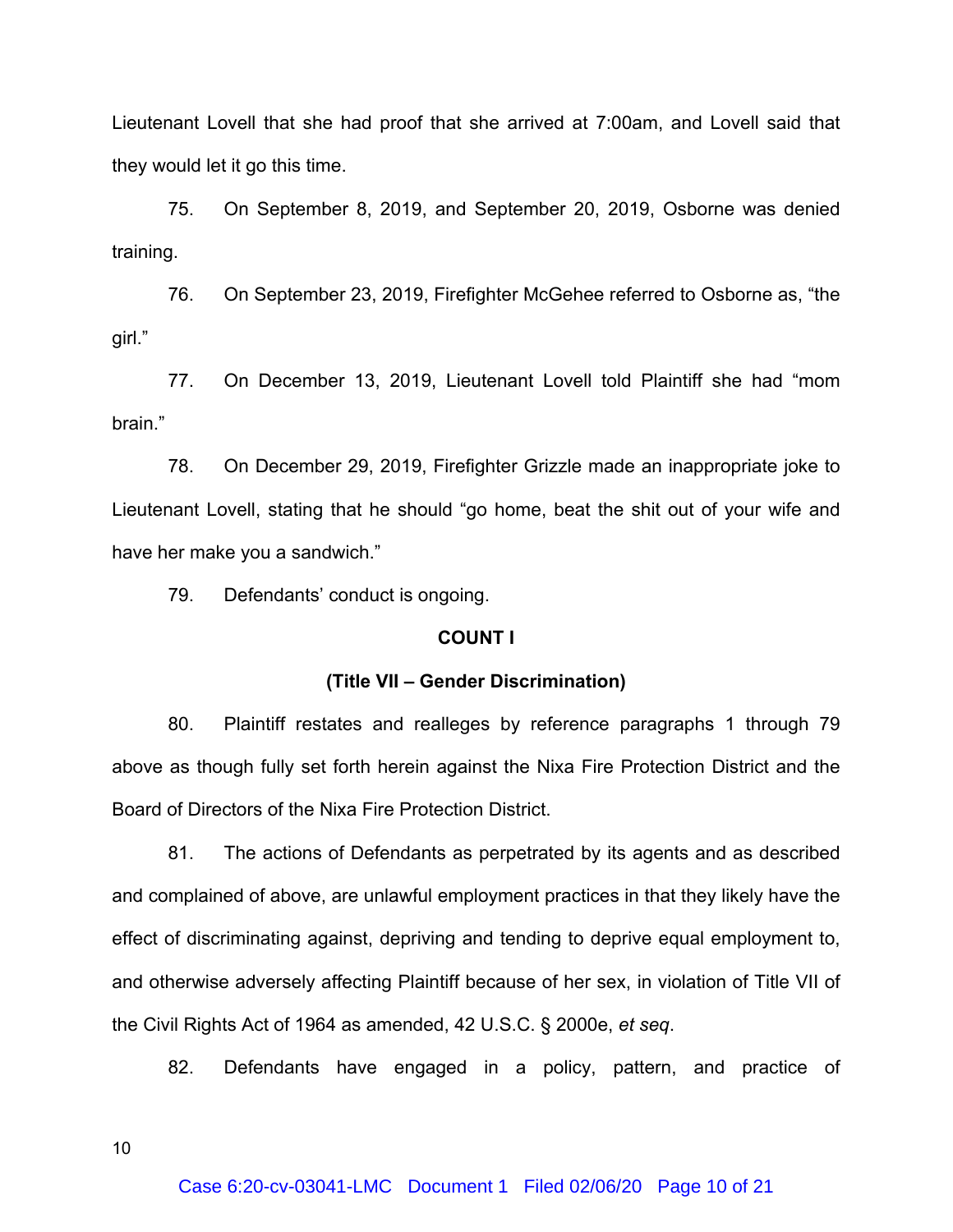discrimination against women.

83. Defendants intentionally discriminated against Plaintiff based on her gender by denying her equal opportunities, including but not limited to: being subject to a hostile work environment and denying her employment opportunities and training.

84. Defendants treated similarly situated males better than Plaintiff because of her sex.

85. The actions of Defendants in intentionally discriminating against Plaintiff have caused Plaintiff great mental anguish, humiliation, degradation, physical and emotional pain and suffering, inconvenience, lost wages and benefits, future pecuniary losses, and other consequential damages.

**WHEREFORE**, Plaintiff respectfully requests:

- A. All wages and benefits Plaintiff would have received but for the discrimination, including but not limited to back pay, front pay, future pecuniary losses, and pre-judgment interest;
- B. Compensatory damages in an amount to be determined at trial to compensate Plaintiff for the depression, humiliation, anguish, and emotional distress, caused by Defendants' conduct;
- C. A permanent injunction enjoining the Defendants from engaging in the discriminatory practices complained of herein;
- D. A permanent injunction requiring the Defendants to adopt employment practices and policies in accord and conformity with the requirements of Title VII, 42 U.S.C. § 2000e, *et seq*.;
- E. The Court retain jurisdiction of this case until such time as it is assured that Defendant has remedied the policies and practices complained of herein and is determined to be in full compliance with the law;
- F. An award of reasonable attorneys' fees, costs, and litigation expenses; and
- G. Such other relief as the Court may deem just or equitable.

# **COUNT II**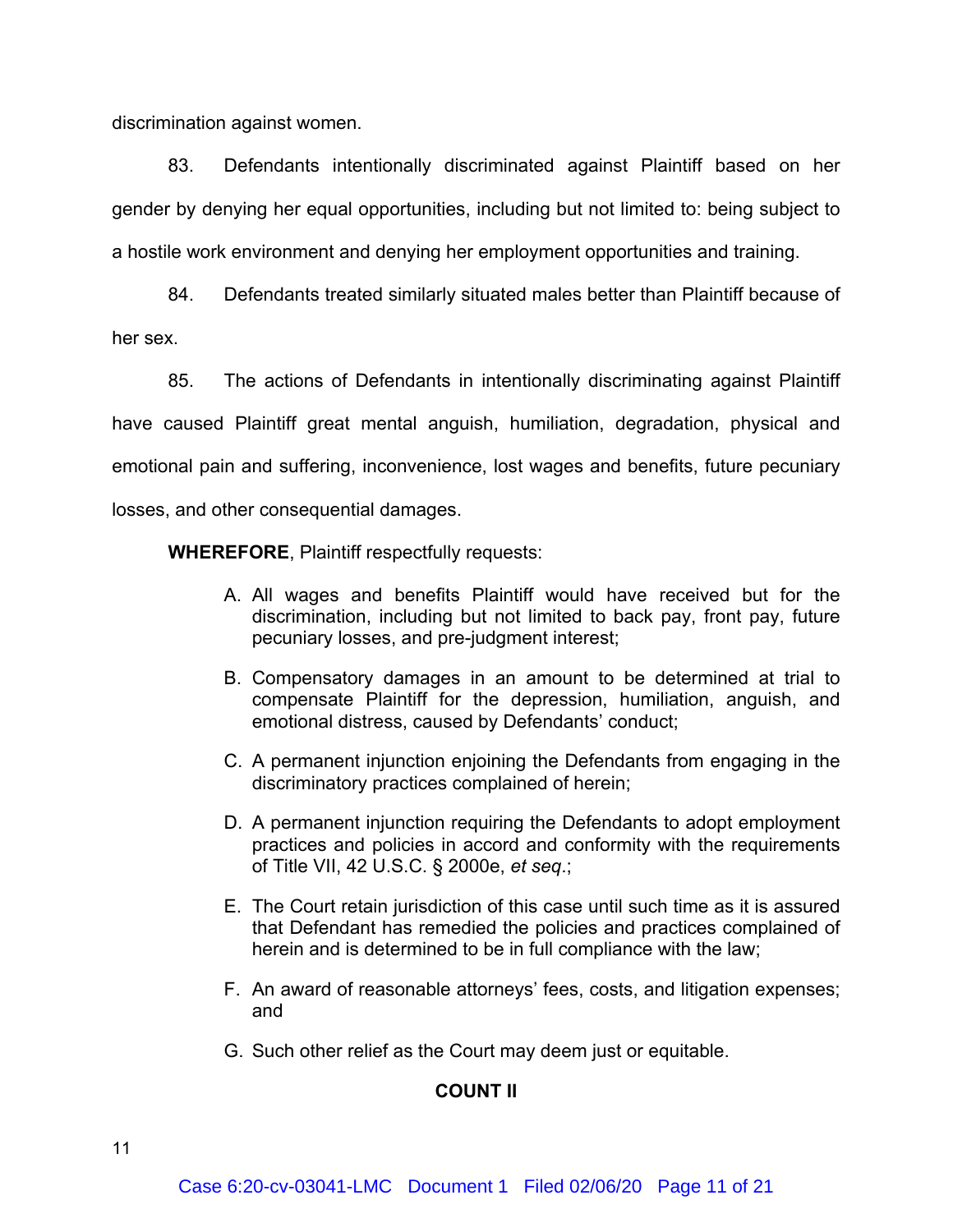# **(Title VII – Hostile Work Environment Sexual Harassment)**

86. Plaintiff restates and realleges by reference paragraphs 1 through 79 above as though fully set forth herein against the Nixa Fire Protection District and the Board of Directors of the Nixa Fire Protection District.

87. The actions of Defendants as perpetrated by its agents and as described and complained of above, are unwelcome sexual advances, requests for sexual favors, and other verbal or physical conduct of a sexual nature constitute sexual harassment which explicitly or implicitly affects Plaintiff's employment, unreasonably interferes with an Plaintiff's work performance, or creates an intimidating, hostile, or offensive work environment, in violation of Title VII of the Civil Rights Act of 1964 as amended, 42 U.S.C. § 2000e, *et seq*. 88. The actions of Defendants as described herein have caused Plaintiff great

mental anguish, humiliation, degradation, physical and emotional pain and suffering, inconvenience, lost wages and benefits, future pecuniary losses, and other consequential damages.

**WHEREFORE**, Plaintiff respectfully requests:

- A. All wages and benefits Plaintiff would have received but for the discrimination, including but not limited to back pay, front pay, future pecuniary losses, and pre-judgment interest;
- B. Compensatory damages in an amount to be determined at trial to compensate Plaintiff for the depression, humiliation, anguish, and emotional distress, caused by Defendants' conduct;
- C. A permanent injunction enjoining the Defendants from engaging in the discriminatory practices complained of herein;
- D. A permanent injunction requiring the Defendants to adopt employment practices and policies in accord and conformity with the requirements of Title VII, 42 U.S.C. § 2000e, *et seq*.;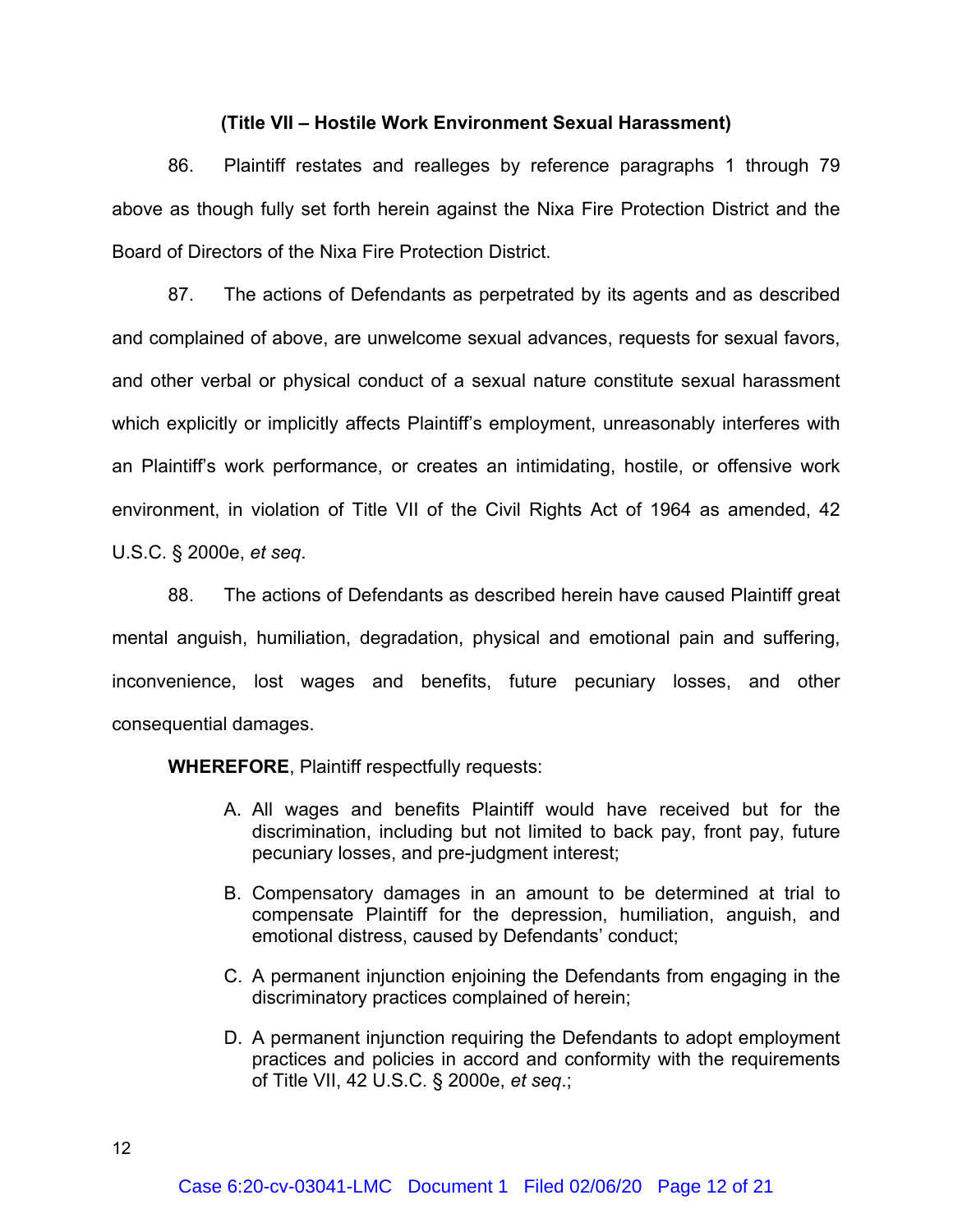- E. The Court retain jurisdiction of this case until such time as it is assured that Defendant has remedied the policies and practices complained of herein and is determined to be in full compliance with the law;
- F. An award of reasonable attorneys' fees, costs, and litigation expenses; and
- G. Such other relief as the Court may deem just or equitable.

# **COUNT III**

# **(Title VII – Retaliation)**

89. Plaintiff restates and realleges by reference paragraphs 1 through 79 above as though fully set forth herein against the Nixa Fire Protection District and the Board of Directors of the Nixa Fire Protection District.

90. The actions of Defendants as perpetrated by their agents and as described and complained of above, are unlawful employment practices in that they likely have the effect of retaliating against, depriving and tending to deprive equal employment to, and otherwise adversely affecting Plaintiff because of her complaints of discrimination and sexual harassment hostile work environment, in violation of Title VII of the Civil Rights Act of 1964 as amended, 42 U.S.C. § 2000e, *et seq*. 91. Defendants have engaged in a policy, pattern, and practice of retaliating

against employees who complain of discrimination.

92. Defendants intentionally retaliated against Plaintiff because of her complaints by taking actions against Plaintiff which could dissuade a reasonable worker from making or supporting a charge of discrimination, including but not limited to: being subject to a hostile work environment, denying her employment opportunities, and training.

93. The actions of Defendants in retaliating against Plaintiff have caused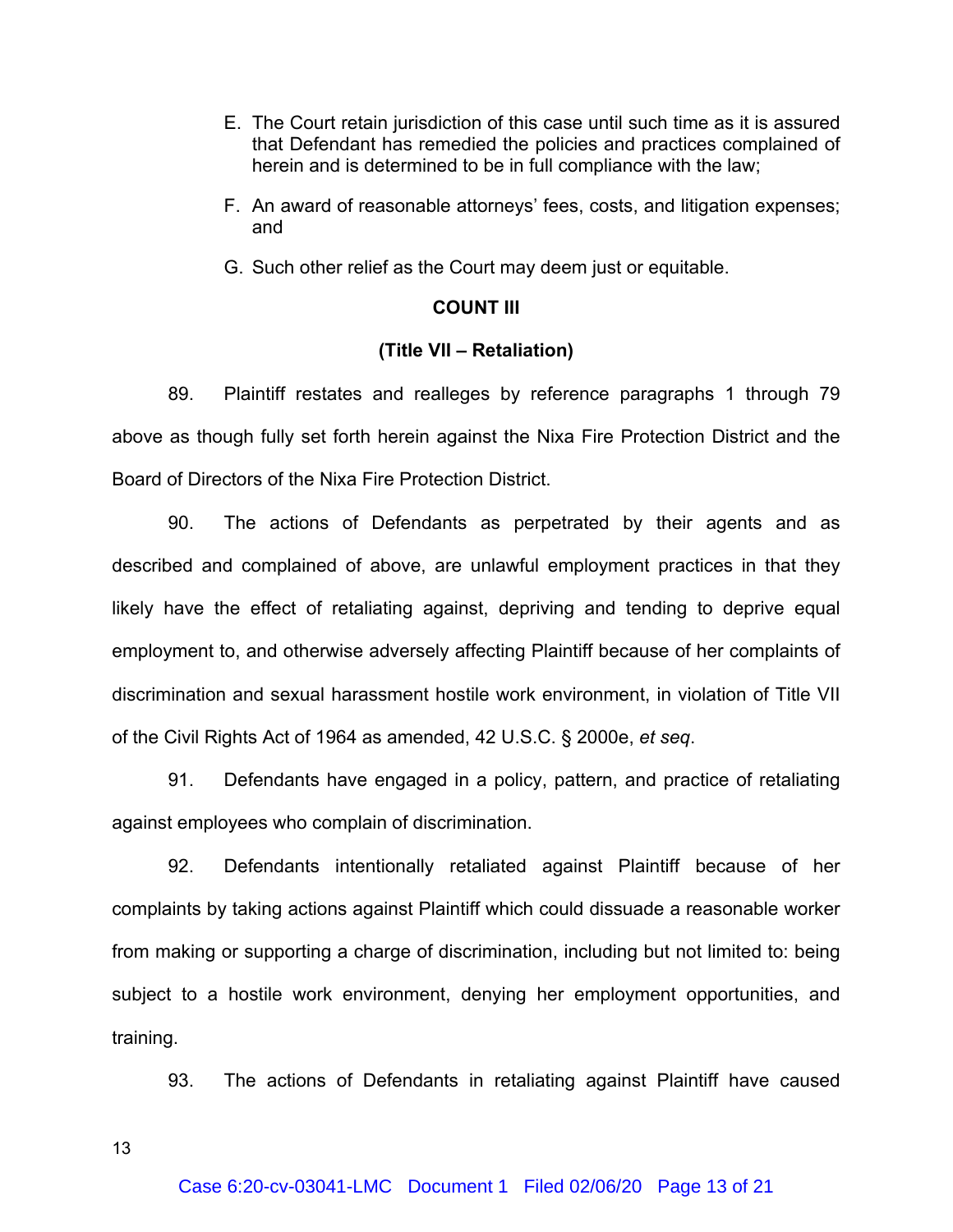Plaintiff great mental anguish, humiliation, degradation, physical and emotional pain and suffering, inconvenience, lost wages and benefits, future pecuniary losses, and other consequential damages.

**WHEREFORE**, Plaintiff respectfully requests:

- A. All wages and benefits Plaintiff would have received but for the discrimination, including but not limited to back pay, front pay, future pecuniary losses, and pre-judgment interest;
- B. Compensatory damages in an amount to be determined at trial to compensate Plaintiff for the depression, humiliation, anguish, and emotional distress, caused by Defendant's conduct;
- C. A permanent injunction enjoining the Defendants from engaging in the discriminatory practices complained of herein;
- D. A permanent injunction requiring the Defendants to adopt employment practices and policies in accord and conformity with the requirements of Title VII, 42 U.S.C. § 2000e, *et seq*.;
- E. The Court retain jurisdiction of this case until such time as it is assured that Defendant has remedied the policies and practices complained of herein and is determined to be in full compliance with the law;
- F. An award of reasonable attorneys' fees, costs, and litigation expenses; and
- G. Such other relief as the Court may deem just or equitable.

# **COUNT IV**

# **(§ 1983 Violation of Equal Protection)**

94. Plaintiff restates and realleges by reference paragraphs 1 through 79

above as though fully set forth herein against all Defendants.

95. Defendants intentionally subjected Plaintiff to unequal and discriminatory

treatment that altered the terms and conditions of Plaintiff's employment.

96. The actions of Defendants against Plaintiff violate her equal protection right to be free from gender discrimination under the Fourteenth Amendment of the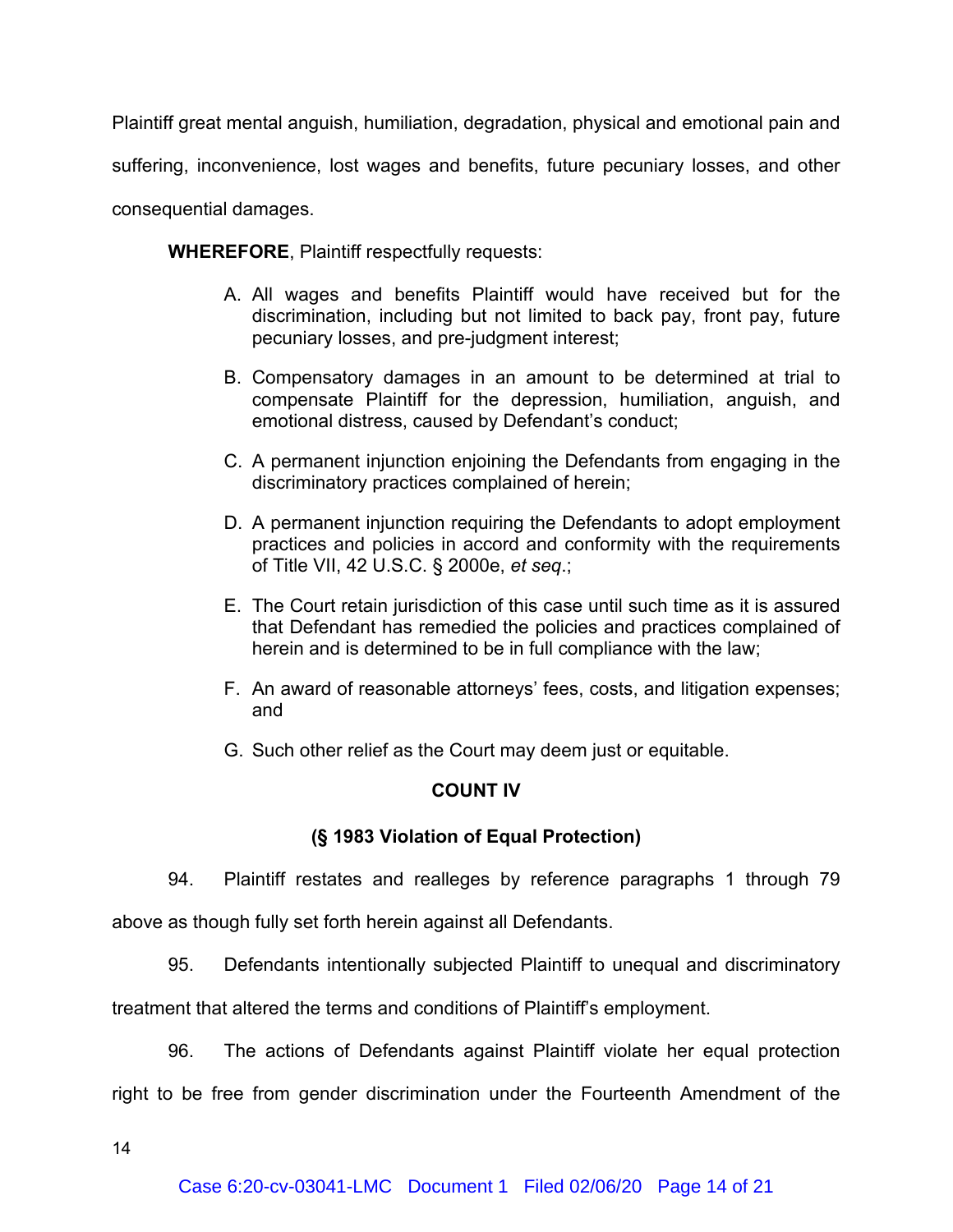United States Constitution and 42 U.S.C. § 1983.

97. Defendants failed to provide proper training to its managers, supervisors, and employees to prevent gender discrimination. Defendants' failure to train was deliberately indifferent to the rights of employees within its purview.

98. The actions of Defendants were intentional, willful, and malicious and/or in deliberate indifference for Plaintiff's rights as secured by 42 U.S.C. § 1983.

99. The actions of Defendants in intentionally engaging in and condoning discrimination against Plaintiff based on her gender caused Plaintiff great mental anguish, humiliation, degradation, physical and emotional pain and suffering, inconvenience, lost wages and benefits, future pecuniary losses, and other consequential damages.

**WHEREFORE**, Plaintiff respectfully requests:

- A. All wages and benefits Plaintiff would have received but for the discrimination, including pre-judgment interest;
- B. Compensatory damages in an amount to be determined at trial;
- C. Defendants be required to pay pre-judgment interest to Plaintiff on these damages;
- D. A permanent injunction enjoining the Defendants from engaging in the discriminatory practices complained of herein;
- E. A permanent injunction requiring the Defendants adopt employment practices and policies in accord and conformity with the requirements of the United States Constitution and pursuant to 42 U.S.C. § 1983;
- F. The Court retain jurisdiction of this case until such time as it is assured that Defendants have remedied the policies and practices complained of herein and are determined to be in full compliance with the law;
- G. Punitive damages as allowed by law against individual Defendants;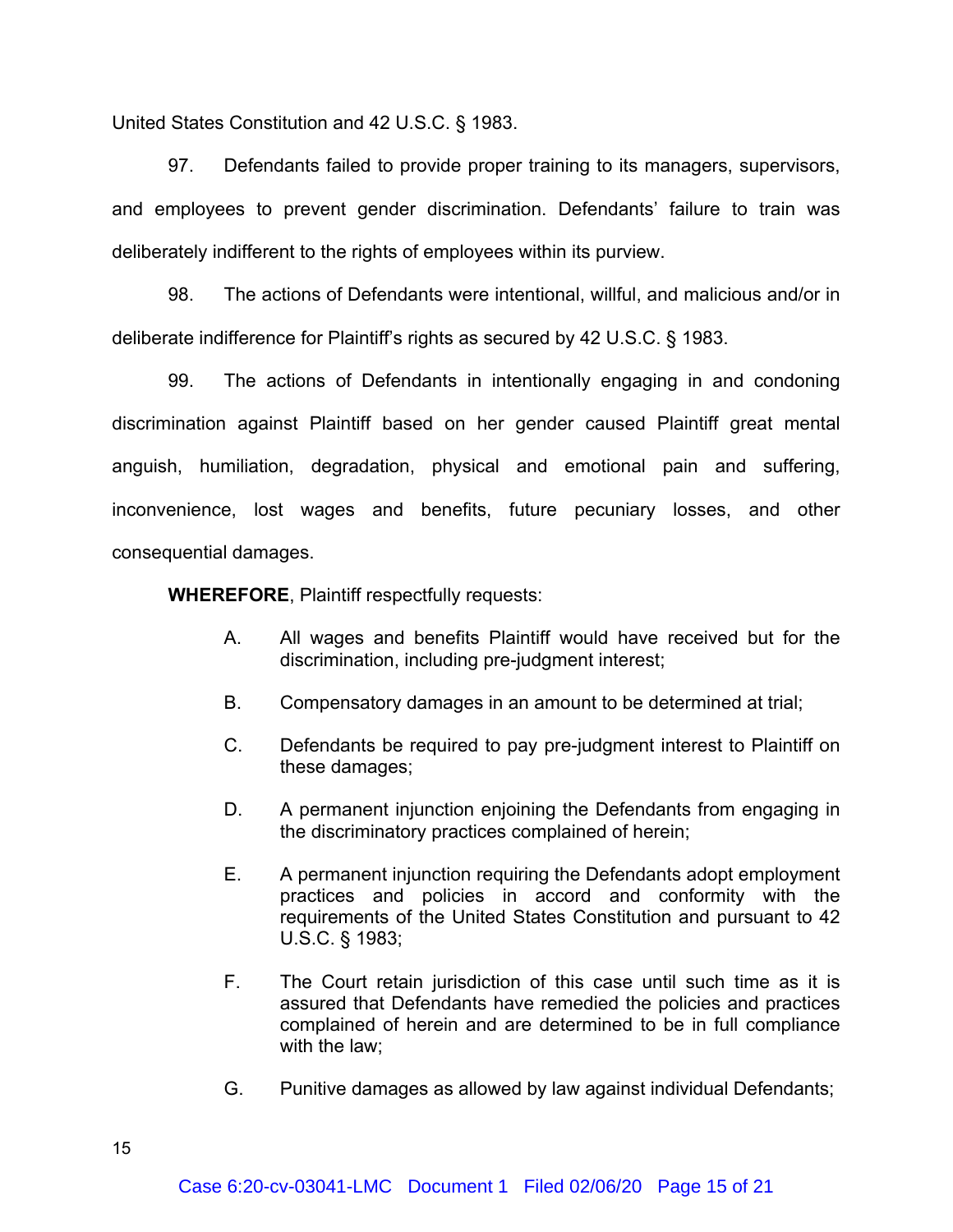- H. An award of reasonable attorneys' fees, costs, and litigation expenses; and
- I. Such other relief as the Court may deem just or equitable.

# **COUNT V**

#### **(Discrimination in Violation of the Missouri Human Rights Act)**

100. Plaintiff restates and realleges by reference paragraphs 1 through 79 above as though fully set forth herein against the Nixa Fire Protection District and the Board of Directors of the Nixa Fire Protection District.

101. Defendants intentionally and willfully discriminated against Plaintiff in the terms and conditions of her employment and engaged in a pattern and practice of discrimination because of her gender.

102. Plaintiff's gender was the motivating factor in Defendants' decision to discriminate against her in the terms and conditions of her employment.

103. Plaintiff complained about Defendants' discriminatory actions to Defendants and demanded that the discrimination cease.

104. Defendants knew, or should have known, of the illegal gender discrimination against Plaintiff and other similarly situated employees.

105. Defendants failed to take prompt and appropriate corrective action to end the discrimination against Plaintiff and other similarly situated employees.

106. Defendants failed to make good faith efforts to enforce their policies to prevent discrimination against their employees including Plaintiff.

107. Defendants individually and/or jointly aided, abetted, incited, compelled, or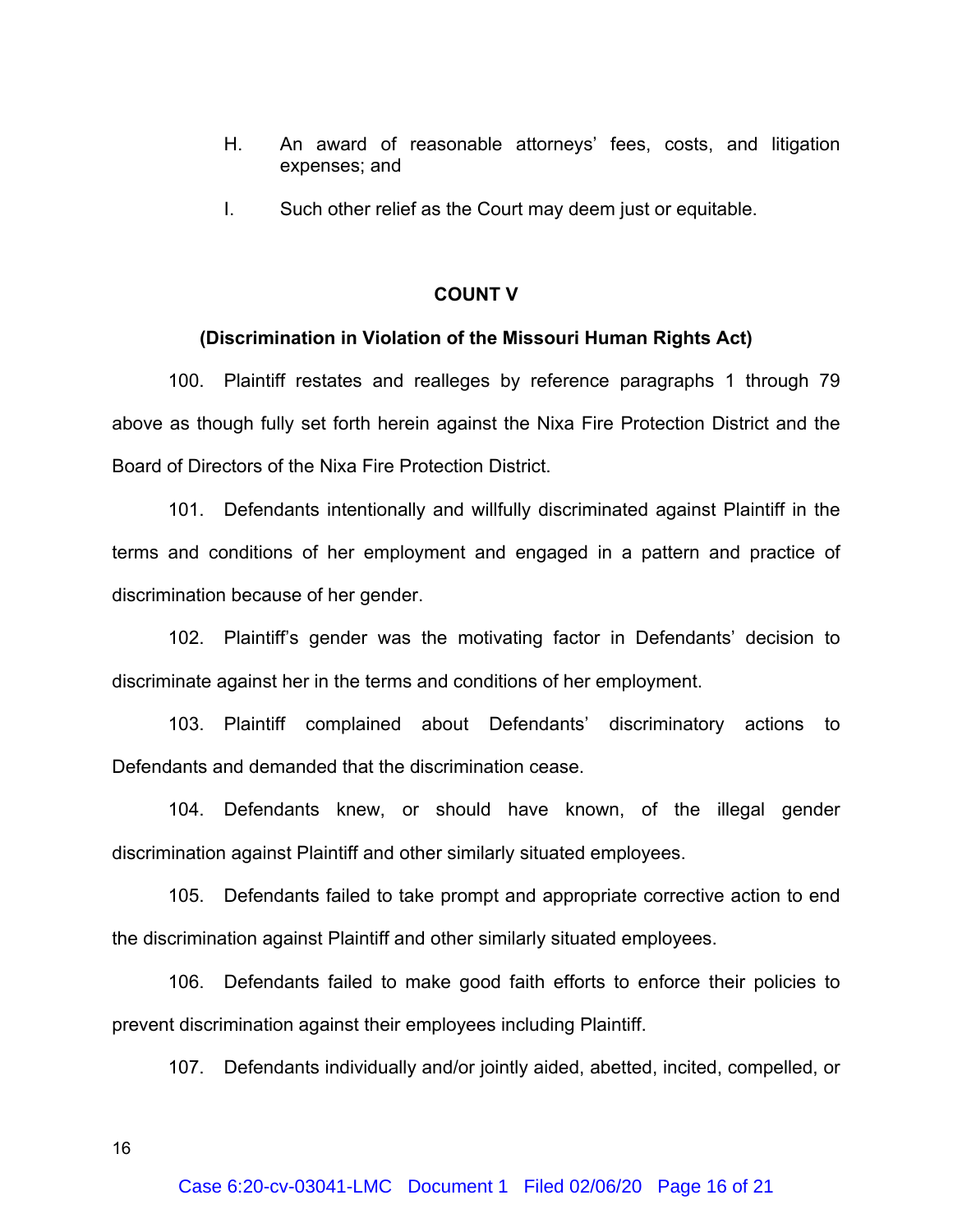coerced the commission of illegal discriminatory acts prohibited under this chapter, or they attempted to do so, in violation of Plaintiff's statutory rights under the MHRA.

108. All actions or inactions of or by Defendants occurred by or through their agents, servants, or employees acting within the course and scope of their employment, as set forth herein.

109. As a direct and proximate result of the unlawful conduct of Defendants as set forth herein, Plaintiff has suffered damages which include past and future lost wages and benefits; a detrimental job record; career damages and diminished career potential; pain and suffering; and garden variety emotional and mental distress in the form of embarrassment, degradation, humiliation, anxiety, loss of enjoyment of life, loss of sleep, nightmares, and other nonpecuniary losses. Plaintiff is also entitled to other appropriate equitable relief.

110. Defendants'' conduct was intentional, malicious, and/or outrageous and evidenced an evil motive, reckless indifference to, or conscious disregard for the rights of Plaintiff and others similarly situated, thereby entitling Plaintiff to an award of punitive damages.

111. Plaintiff is entitled to recover all her costs, expenses, expert witness fees, and attorneys' fees incurred in this matter as well as other appropriate equitable relief.

**WHEREFORE**, Plaintiff prays for judgment against Defendants for actual compensatory, and punitive damages, all costs, expenses, expert witness fees, and attorneys' fees incurred herein, appropriate equitable relief, for interest at the highest lawful rate, and for such other relief as the Court deems just and proper.

#### **COUNT VI**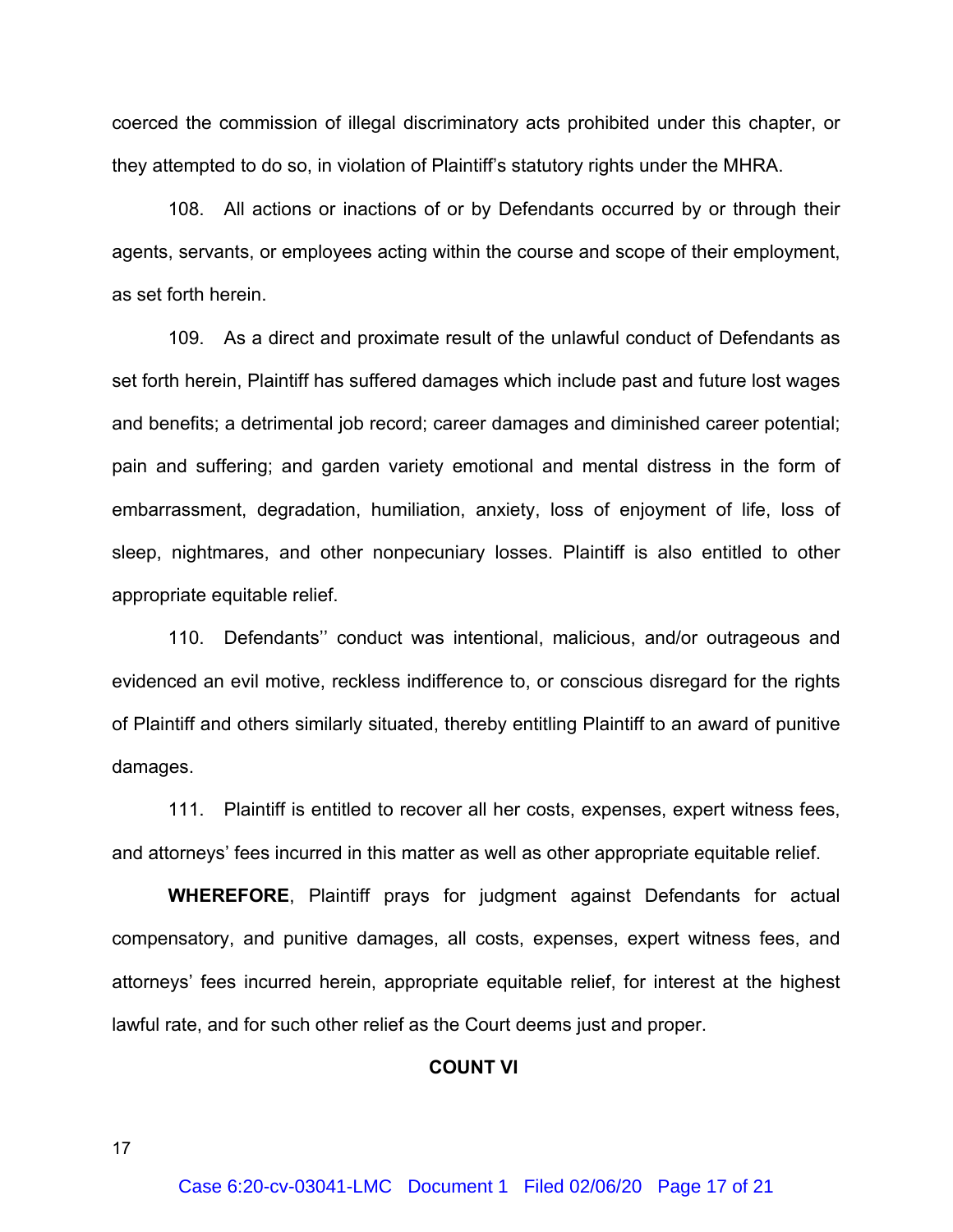#### **(Retaliation in Violation of the Missouri Human Rights Act)**

112. Plaintiff restates and realleges by reference paragraphs 1 through 79 above as though fully set forth herein against Defendants.

113. Plaintiff engaged in protected activity by, including without limitation, reporting to Defendants her good faith belief and/or reasonable belief that she was being discriminated against because of her gender and experiencing sexual harassment/hostile work environment.

114. Because Plaintiff engaged in the above-referenced protected activity, Plaintiff was retaliated against and Defendants terminated her employment.

115. As a direct and proximate result of the unlawful conduct of Defendants as set forth herein, Plaintiff has suffered damages which include past and future lost wages and benefits; a detrimental job record; career damage and diminished career potential; pain and suffering; and garden variety emotional and mental distress in the form of embarrassment, degradation, humiliation, anxiety, loss of enjoyment of life, loss of sleep, and other nonpecuniary losses. Plaintiff is also entitled to other appropriate equitable relief.

116. All actions or inactions of or by Defendants occurred by or through their agents, servants, or employees acting within the course and scope of their employment, as set forth herein.

117. Defendants' conduct was intentional, malicious, and/or outrageous and evidenced an evil motive, complete indifference to, or conscious disregard for the rights of Plaintiff and others similarly situated, thereby entitling Plaintiff to an award of punitive damages.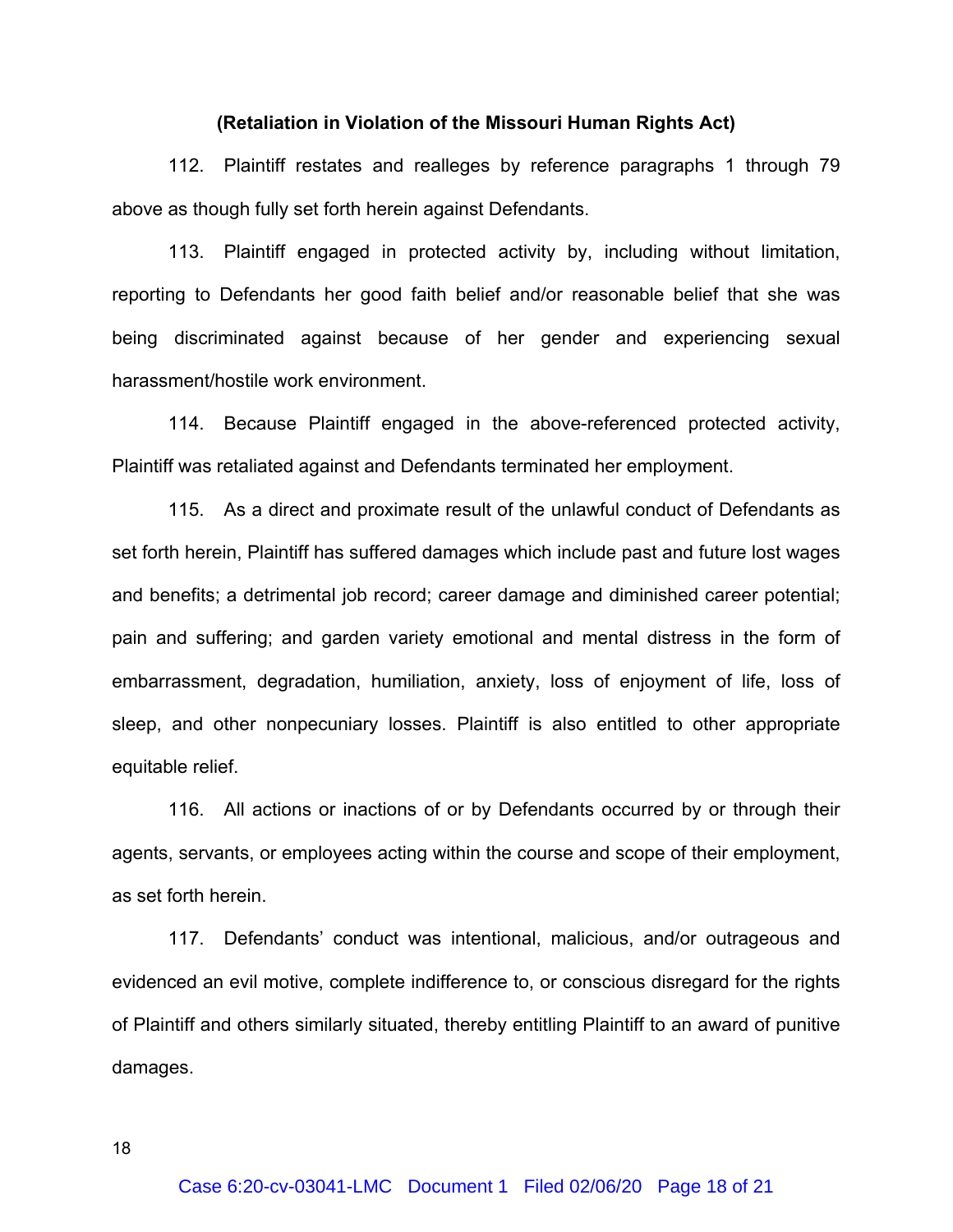118. Plaintiff is entitled to recover all her costs, expenses, expert witness fees, and attorneys' fees incurred in this matter as well as other appropriate equitable relief.

**WHEREFORE**, Plaintiff prays for judgment against Defendants for actual, compensatory, and punitive damages, all costs, expenses, expert witness fees, and attorneys' fees incurred herein, appropriate equitable relief for interest at the highest lawful rate, and for such other relief as the Court deems just and proper.

# **COUNT VII**

#### **(Sexual Harassment in Violation of the Missouri Human Rights Act)**

119. Plaintiff restates and realleges by reference paragraphs 1 through 79 above as though fully set forth herein against the Nixa Fire Protection District and the Board of Directors of the Nixa Fire Protection District.

120. Defendants subjected Plaintiff to sexually explicit behavior that creates an intimidating, hostile or offensive working environment.

121. Plaintiff's sex was the motivating factor in Defendants' conduct.

122. Plaintiff complained about Defendants' sexual harassment to Defendants and demanded that the harassment cease.

123. Defendants knew, or should have known, of the sexual harassment against Plaintiff.

124. Defendants failed to take prompt and appropriate corrective action to end the harassment against Plaintiff.

125. Defendants failed to make good faith efforts to enforce their policies to prevent harassment against their employees including Plaintiff.

126. Defendants individually and/or jointly aided, abetted, incited, compelled, or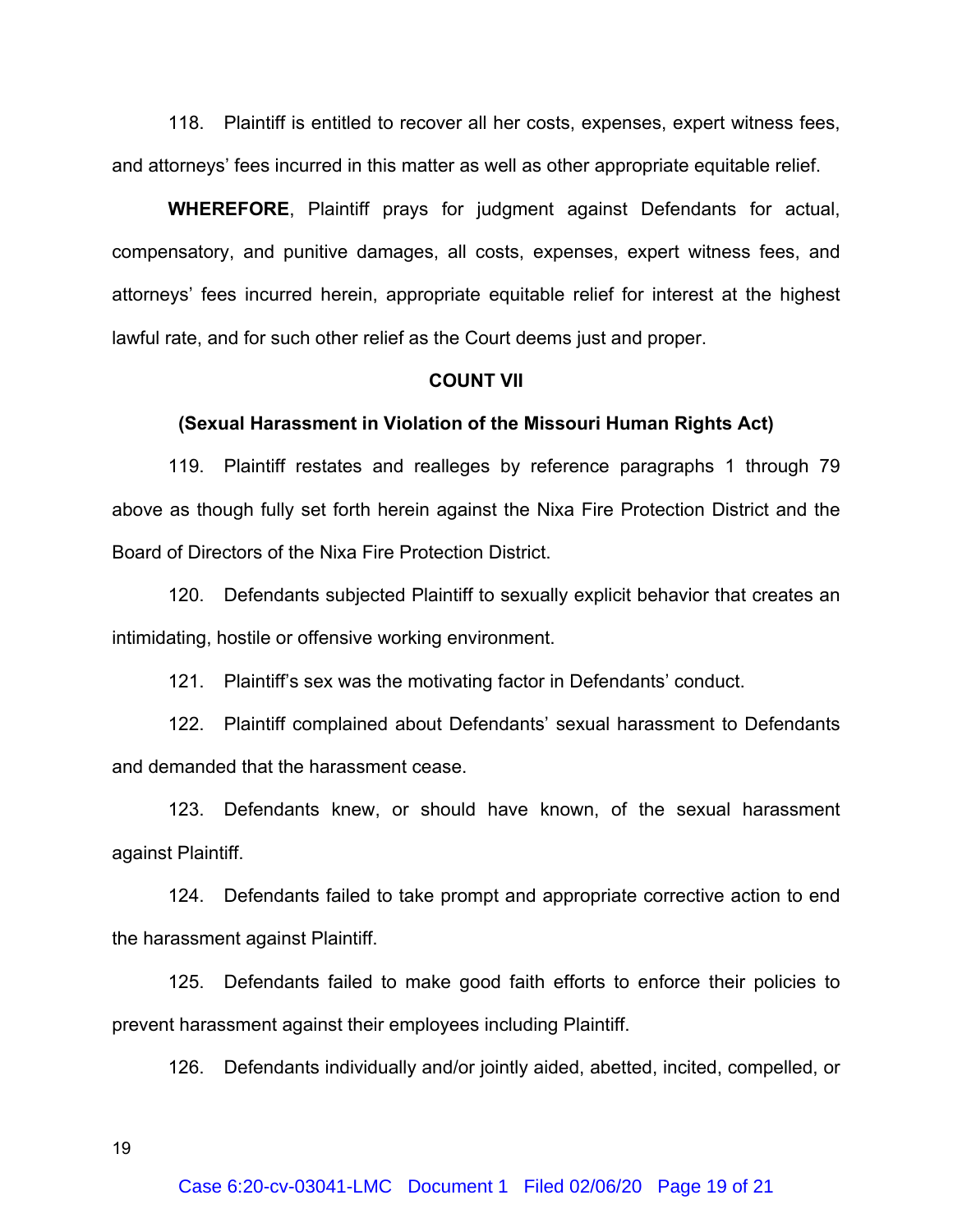coerced the commission of illegal acts prohibited under this chapter, or they attempted to do so, in violation of Plaintiff's statutory rights under the MHRA.

127. All actions or inactions of or by Defendants occurred by or through their agents, servants, or employees acting within the course and scope of their employment, as set forth herein.

128. As a direct and proximate result of the unlawful conduct of Defendants as set forth herein, Plaintiff has suffered damages which include past and future lost wages and benefits; a detrimental job record; career damages and diminished career potential; pain and suffering; and garden variety emotional and mental distress in the form of embarrassment, degradation, humiliation, anxiety, loss of enjoyment of life, loss of sleep, nightmares, and other nonpecuniary losses. Plaintiff is also entitled to other appropriate equitable relief.

129. Defendants' conduct was intentional, malicious, and/or outrageous and evidenced an evil motive, reckless indifference to, or conscious disregard for the rights of Plaintiff and others similarly situated, thereby entitling Plaintiff to an award of punitive damages.

130. Plaintiff is entitled to recover all her costs, expenses, expert witness fees, and attorneys' fees incurred in this matter as well as other appropriate equitable relief.

**WHEREFORE**, Plaintiff prays for judgment against Defendants for actual compensatory, and punitive damages, all costs, expenses, expert witness fees, and attorneys' fees incurred herein, appropriate equitable relief, for interest at the highest lawful rate, and for such other relief as the Court deems just and proper.

#### **DEMAND FOR JURY TRIAL**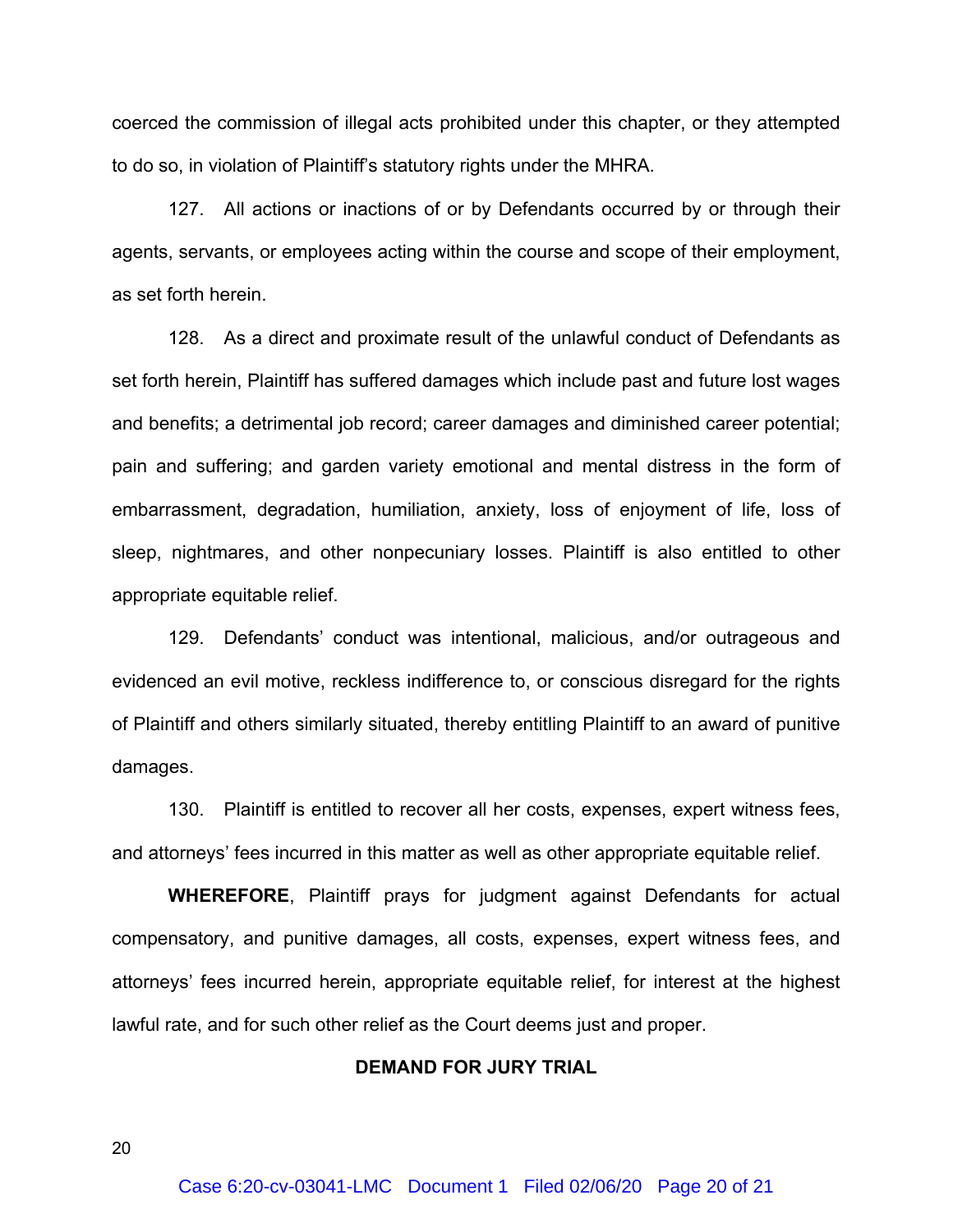Plaintiff hereby demands a trial by jury on all allegations contained in this Petition that are triable before a jury.

Respectfully Submitted,

# **EMPLOYEE & LABOR LAW GROUP OF KANSAS CITY, LLC**

By: /s/Kristi L. Kingston Kristi L. Kingston, Mo. Bar No. 46539 12920 Metcalf Avenue, Suite 180 P.O. Box 25843 Overland Park, KS 66225 Ph: (913) 286-5200 Fax: (913) 286-5201 Email: kristi@elgkc.com

KURTZ, SLEPER & EXLINE, LLC

By: /s/ Heidi Karr Sleper Heidi Karr Sleper (#6287421) 610 W. Roosevelt Rd., Ste. A2 Wheaton, IL 60187 Ph: (630) 323-9444 Fax: (630) 246-4151 Email: hsleper@kurtzlaw.us *Pro Hac Vice Application pending*

# **ATTORNEYS FOR PLAINTIFF**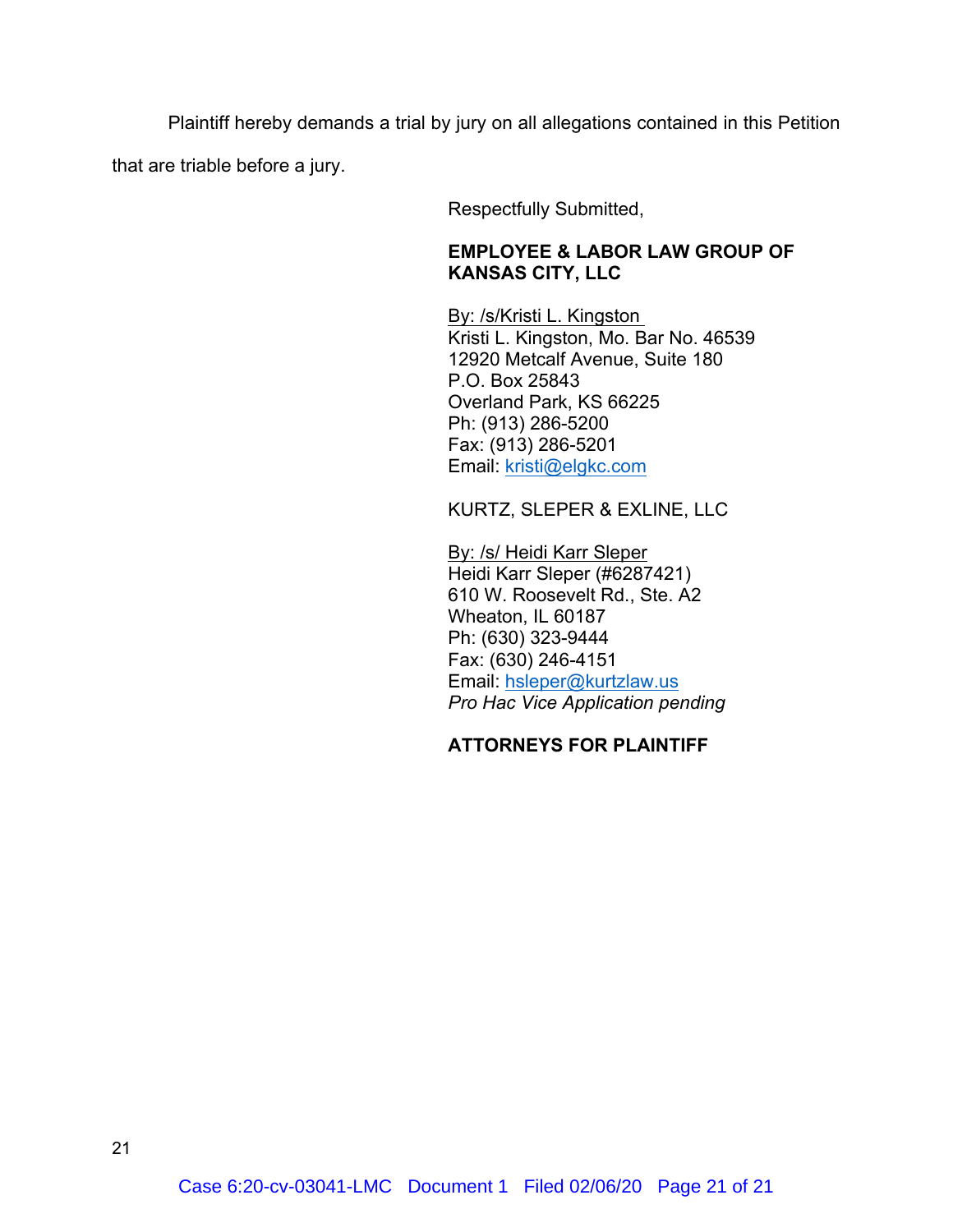# **UNITED STATES DISTRICT COURT WESTERN DISTRICT OF MISSOURI**

# CIVIL COVER SHEET

This automated JS-44 conforms generally to the manual JS-44 approved by the Judicial Conference of the United States in September 1974. The data is required for the use of the Clerk of Court for the purpose of initiating the civil docket sheet. The information contained herein neither replaces nor supplements the filing and service of pleadings or other papers as required by law. This form is authorized for use only in the Western District of Missouri.

# **The completed cover sheet must be saved as a pdf document and filed as an attachment to the Complaint or Notice of Removal.**

First Listed Plaintiff: Dana Osborne ; **County of Residence:** Christian County

### **Plaintiff(s): Defendant(s):**

First Listed Defendant: Nixa Fire Protection District ; **County of Residence:** Christian County

Additional Defendants(s): BOARD OF DIRECTORS OF THE NIXA FIRE PROTECTION DISTRICT ; Adam Neff ; Lloyd Walles ; Garrick Zoeller ; Will McGehee ;

### **County Where Claim For Relief Arose:** Christian County

**Plaintiff's Attorney(s): Defendant's Attorney(s):**

Attorney Kristi Kingston (Dana Osborne) EMPLOYEE & LABOR LAW GROUP OF KANSAS CITY, LLC 12920 Metcalf Avenue Overland Park, Missouri 66225 **Phone:** 9132865200 **Fax:** 9132865201 **Email:** kristi@elgkc.com

Attorney Heidi Karr Sleper (Dana Osborne) Kurtz, Sleper & Exline, LLC 610 W. Roosevelt Rd. Suite A2 Wheaton, Illinois 60187 **Phone:** 6303239444 **Fax:** 6302464151 **Email:** hsleper@kurtzlaw.us

**Basis of Jurisdiction:** 3. Federal Question (U.S. not a party)

# **Citizenship of Principal Parties** (Diversity Cases Only)

**Plaintiff:** N/A

**Defendant:** N/A

# **Origin:** 1. Original Proceeding